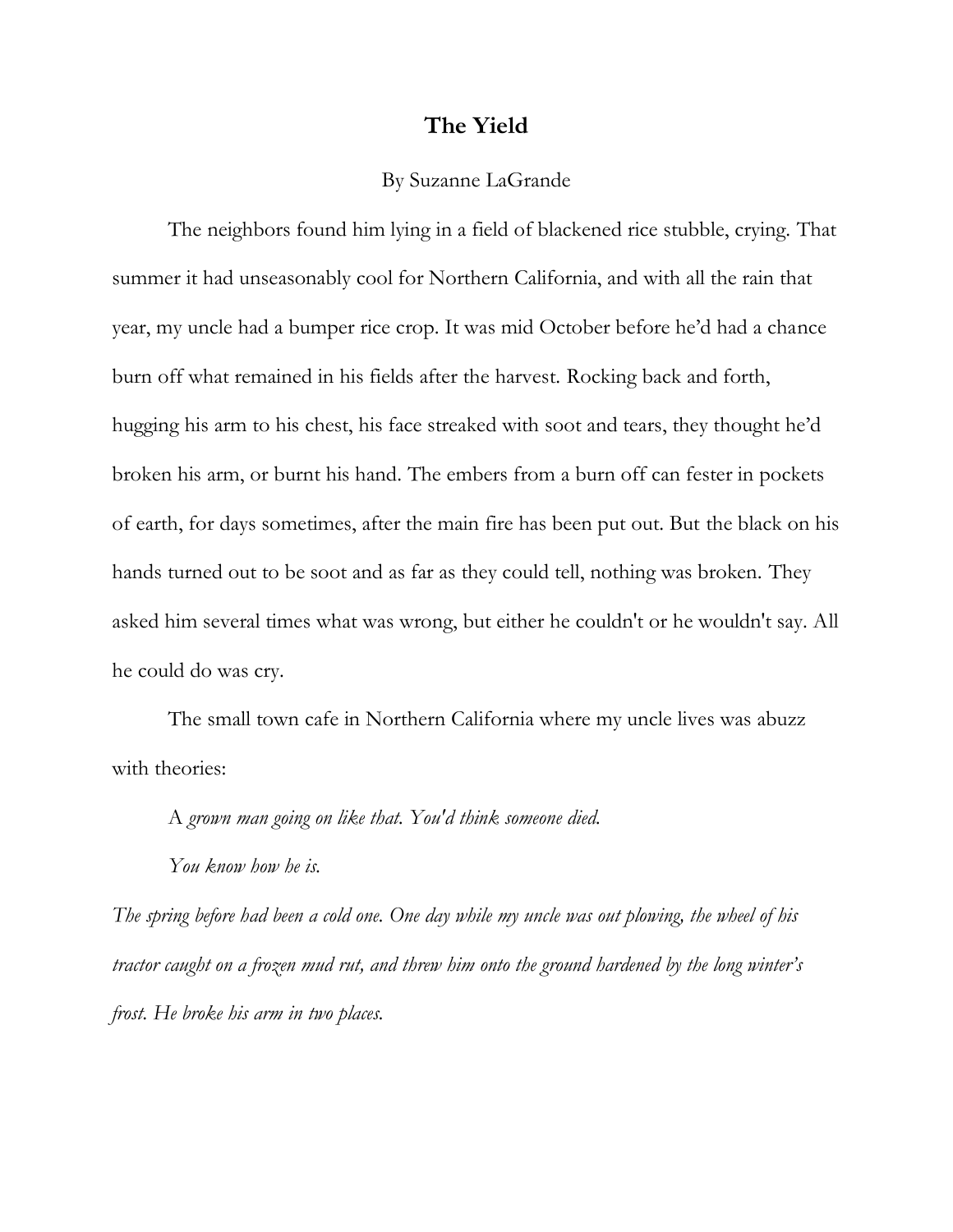*Drove himself to the hospital, with the other arm. I don't think he said two words about it to anyone.*

*So what the heck was he crying about?*

*You driven by his ranch lately? Now there's something to cry about.*

*Last week he came back from the farm auction in Marysville with get this -- a yacht. Got it propped up on cement blocks, right next to the John Deere junk combine from 1967, and God knows how many rusted out harvesters, biplanes with half a wing, threshers, tractors – you name it, he's got at least two spread out across the field as far as the eye can see. For what?*

*Spare parts. You just never know when you're gonna need a spare rudder.*

*That's nuts.* 

*You're telling me.*

*He could start his own junkyard, if only he had something someone wanted to buy. What burns me is that's at least three, maybe five acres of good, usable farmland, with soil from the slough, just sitting there covered in junk.* 

*\*\*\*\*\**

Later my father tells me that my uncle had had some kind of a nervous breakdown. And that's the end of the story.

My father, grandfather and great-grandfather were tight-lipped French Catholics who made decisions behind locked doors and treated their wives, emotions, and anything else they couldn't control with banishing silence.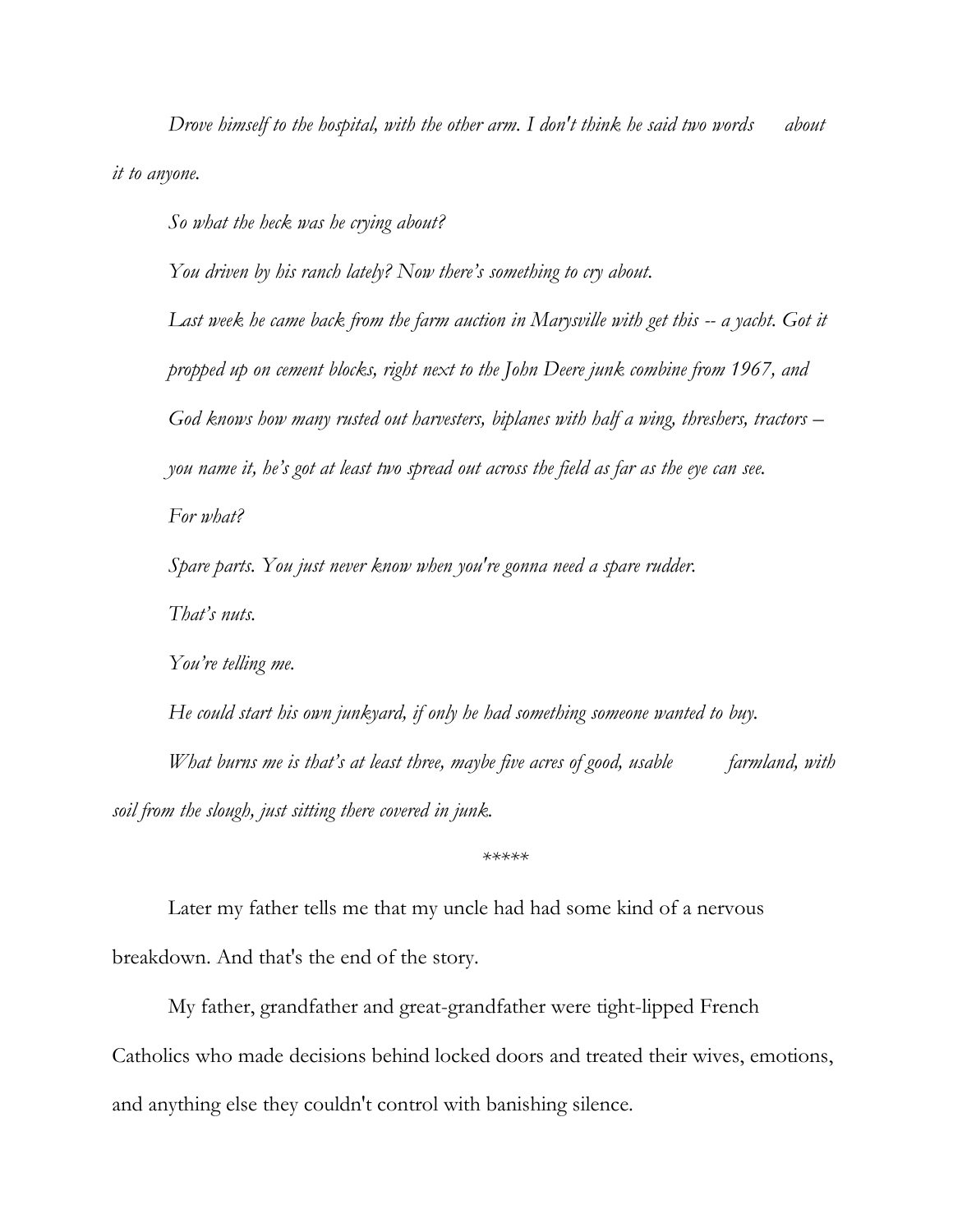My grandmotherhad also once had a nervous breakdown. My father and his siblings lived with my great aunt for several months, so as to give my grandmother a chance to rest. She came back home and everything went back to normal and all the disquieting questions as to why she might have been so very tired, were smothered in a blanket of silence, mentioned only in whispers, and only amongst women when they were alone.

When my grandparents started getting up in years, he moved back home to take care of them. Everyone else had a family and a job, in a city or town far away from the small farm where they'd grown up.

Like my grandfather, my uncle was mechanically inclined. Every kind of farm equipment he and my grandfather built from spare parts: cultivator-fertilizer-seed drills, combine harvesters, and small Cessna airplane. They cleared a strip on one of the back fields and despite my grandmother's alarmed protests, taught themselves how to fly.. At one point my uncle went to college to become an airplane mechanic, though, like my grandfather, he had poor eyesight. He wore thick coke bottle glasses that magnified his wandering left eye. When he looked at you, it seemed part of him was watching something in the distance, just beyond the horizon. It made sense he would be the one to move back home, the one to take over the family farm. He was the youngest and unmarried.

Later, my mother told me the rest of the story, the part my father didn't mention.